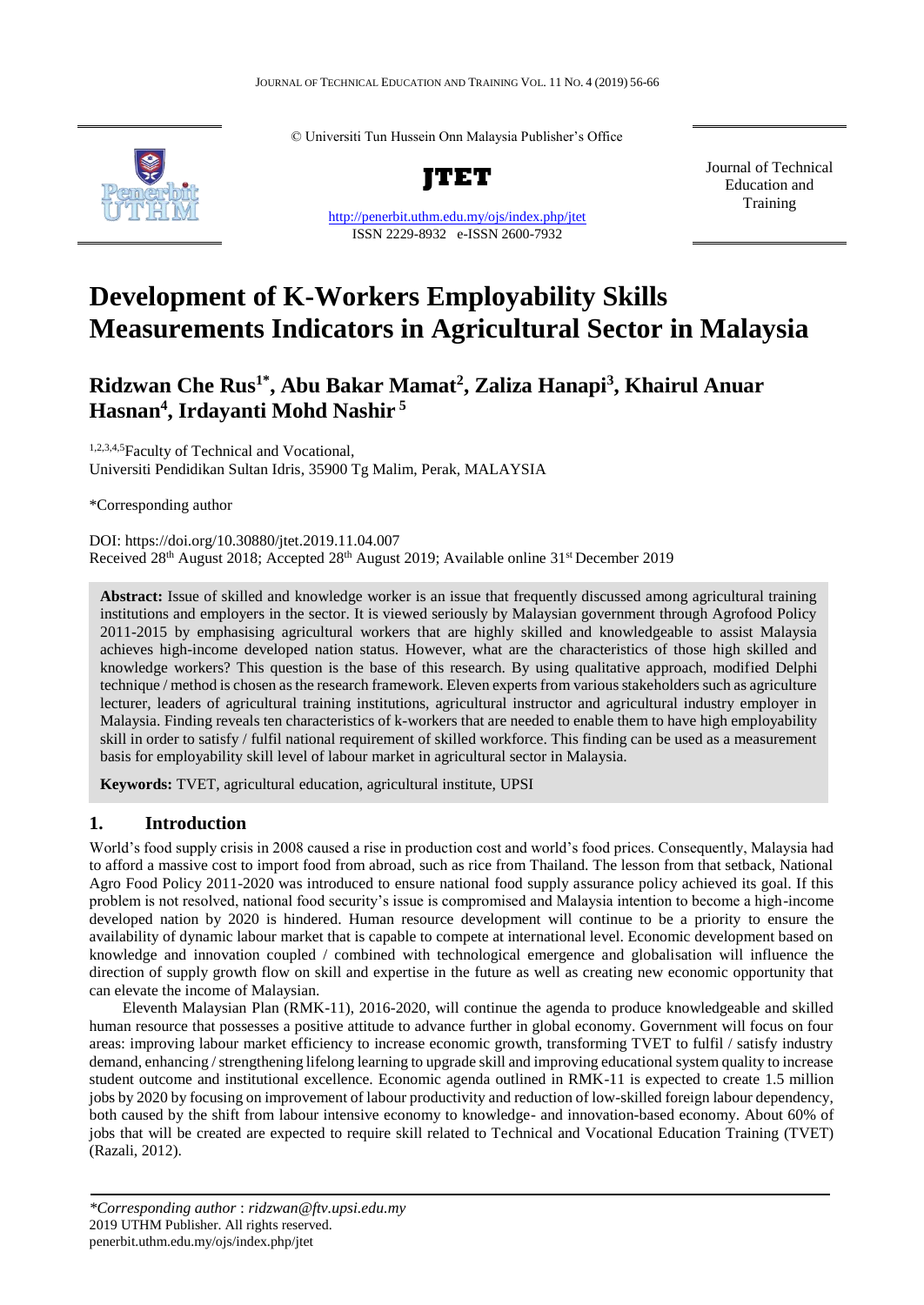## **1.1 Employability of K-workers in Malaysia**

Abdul Rahim Anuar & Mohammad Haji Alias (2000) have stressed that education development level and training will influence the quality of labour market. In the labour market, knowledge workforce is vital to assist k-economy development. Therefore, the success in developing economy depends on the quality of education and training systems.

According to Simon (2013), three important skills that need to be mastered / learnt by students to become effective, efficient and productive individuals in the  $21<sup>st</sup>$  century are: 1) information management, 2) knowledge management, and 3) publication management. Jeoung & Nora (2014) further added three elements in skill process in the  $21<sup>st</sup>$  century: 1) creative thinking and problem solving, 2) communication and information literacy, 3) leadership and cooperation / collaboration. This is strengthened by Future Farmers of America (FFA) (2014) that enlisted skills required in the  $21<sup>st</sup>$ century.

#### **1.2 Skilled K-Workers**

Bennet et al. (2000) have stated that skills are practical ability, encompassing all matters related to individuals' behaviours that enable them to perform work quickly, carefully / prudently and efficiently. Skills are dynamic by focusing on knowledge acquirement and process modification that are suitable / appropriate with the skills development. Meanwhile, ACCI (2002) defines that skills refer to the ability to perform / execute certain tasks. However, Bailey et al. (2004) opined that skills are the ability of individuals to perform several types of tasks:

*"Skills are seen as discrete capacities, acquired and possessed by individuals, enabling them to perform various manual, intellectual, or social tasks."* (p.118)

According to McLaughlin (1995), skills represent all characteristics that make an individual employable, including having knowledge, expertise, attitude and behaviour to work. While Attewell (1990) in Brennan et al. (2003) stated:

*"Skills are the ability to do something, but the word also connotes a dimension of increasing ability. Thus, while skill is synonymous with competence, it also evokes images of expertise, mastery and excellence."*

#### **2. Research Framework**

The research framework used the approach of CIPP education evaluation / assessment model (Stufflebeam, 2002) that emphasizes relationship between four factors: context, input, process and product formed. In the research, context is seen from the aspect of learning outcome that is set by *Kementerian Pendidikan Malaysia* (KPM), *Universiti Pendidikan Sultan Idris* and *Fakulti Teknikal dan Vokasional*. Input is from the result of Malaysian Teacher Standard (SGM) that consists of professional practice, pedagogy skills, and knowledge and skills. Apart from that, input given is the objective of programme offered and the learning outcome of programme.

Meanwhile, the delivery process assessment is done on the teaching and learning processes, the curriculum implemented as well as the assessment method. The final product, the graduate, is viewed from two main aspects: knowledge and skills in various aspects, which are called graduate employability and entrepreneurship Skills. Figure 1 summarises context, input, process and output aspects in the research.

Previous researches showed the existence of a major issue: skills gap between skills obtained during training in skill training institution and skills required by the institution. If this problem is not resolved, it will create competency problem for the trainee of training institution, especially agricultural institution that supplies skilled workforce. Nevertheless, previous researches have shown there is still no competency measurement indicator for trainee in agricultural field. Information from trainer / instructor, trainee of agricultural institution and supervisor as well as employer of agricultural institute can be used to close the gap. This skills gap can be validated / verified by applying competency measurement indicator for agricultural trainee.

This paper was to identify main indicators for the establishment / development of k-workers in agricultural sector in *Institut Pertanian Malaysia*; and to measure reliability the items that are included in each indicators k-worker in Agriculture at the Agricultural Institute of Malaysia. The research questions focuses on:

- a) What are the main indicators for the establishment / development of k-workers in agricultural sector in *Institut Pertanian Malaysia*?
- b) Are the items contained in each of the indicators k-worker in Agriculture at the Agricultural Institute of Malaysia successfully meet the reliability value?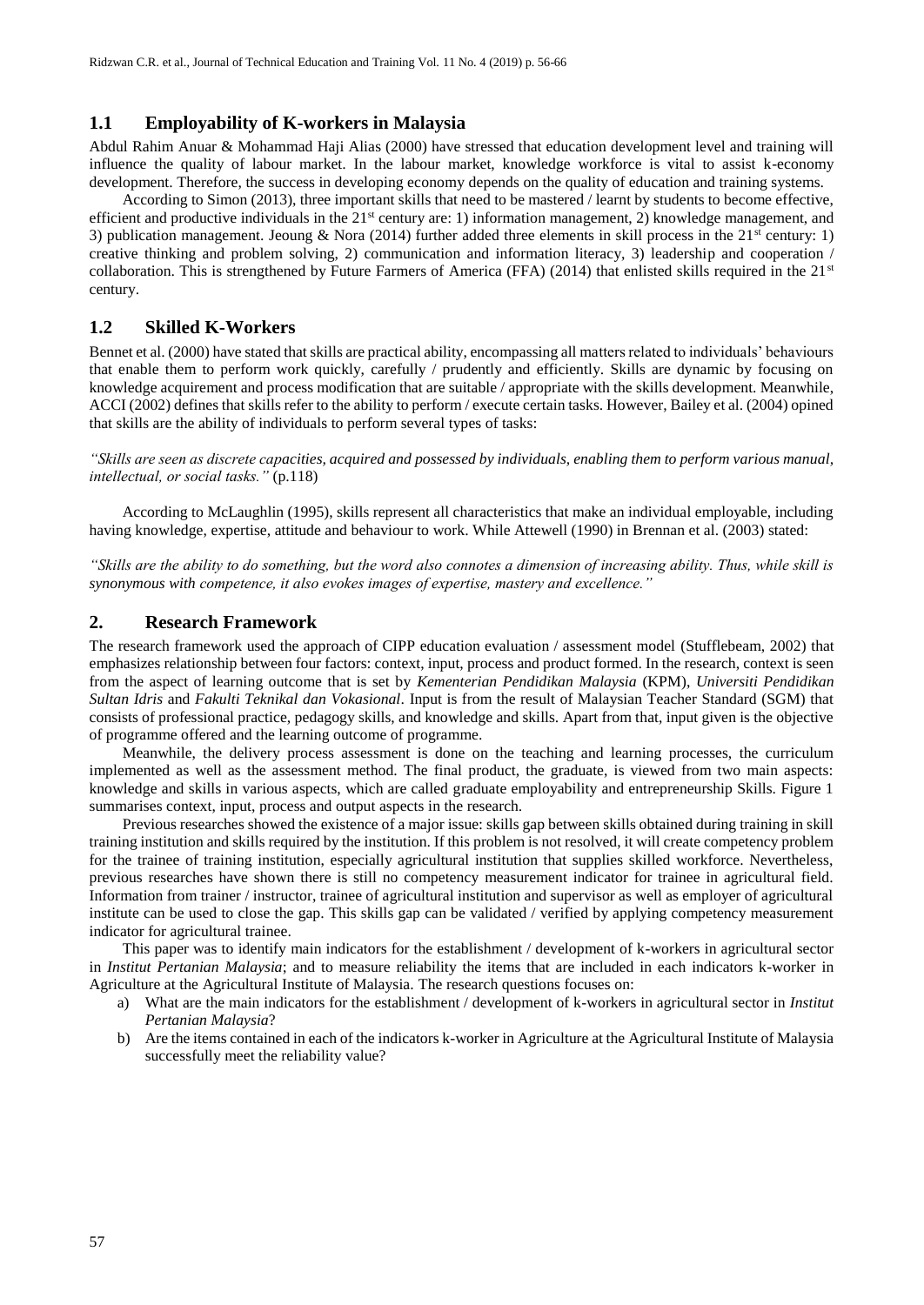

**Figure 1: Research Framework**

Based on the problems stated above, indicator of k-workers measurement that can measure employability level of kworkers and satisfy / fulfil the needs of education institution and employer need to be established to reduce the problem of employment mismatch. According to Head Assistant Director of Incubator Unit and Malaysian Skills Certificate, *Kementerian Pertanian dan Industri Asas Tani*, Latifah Merais (2013), until today there is no measurement instrument (k-workers) built to assess / measure comprehensively the effectiveness level in fulfilling / satisfying the objective of *Kementerian Pertanian dan Industri Asas Tani* through courses and programmes offered by *Institut Pertanian Semenanjung Malaysia* (*IPSM*). Additionally, *Kementerian Pertanian dan Industri Asas Tani* is encouraging / welcoming the establishment of the instrument that can be utilized as a benchmark for the improvement of training programme implemented in *Kolej Pertanian Malaysia, Institut Pertanian Semenanjung Malaysia*.

## **3. Research Methodology**

#### **3.1. Research design**

This research is a mixed method (quantitative and qualitative) research that used modified Delphi technique and survey framework (Creswell, 2003). According to Creswell (2003), the mixed method research facilitates researcher to understand and solve a research problem better compared with just using one type of research. The research used two techniques, Delphi technique and survey, which involved two stages: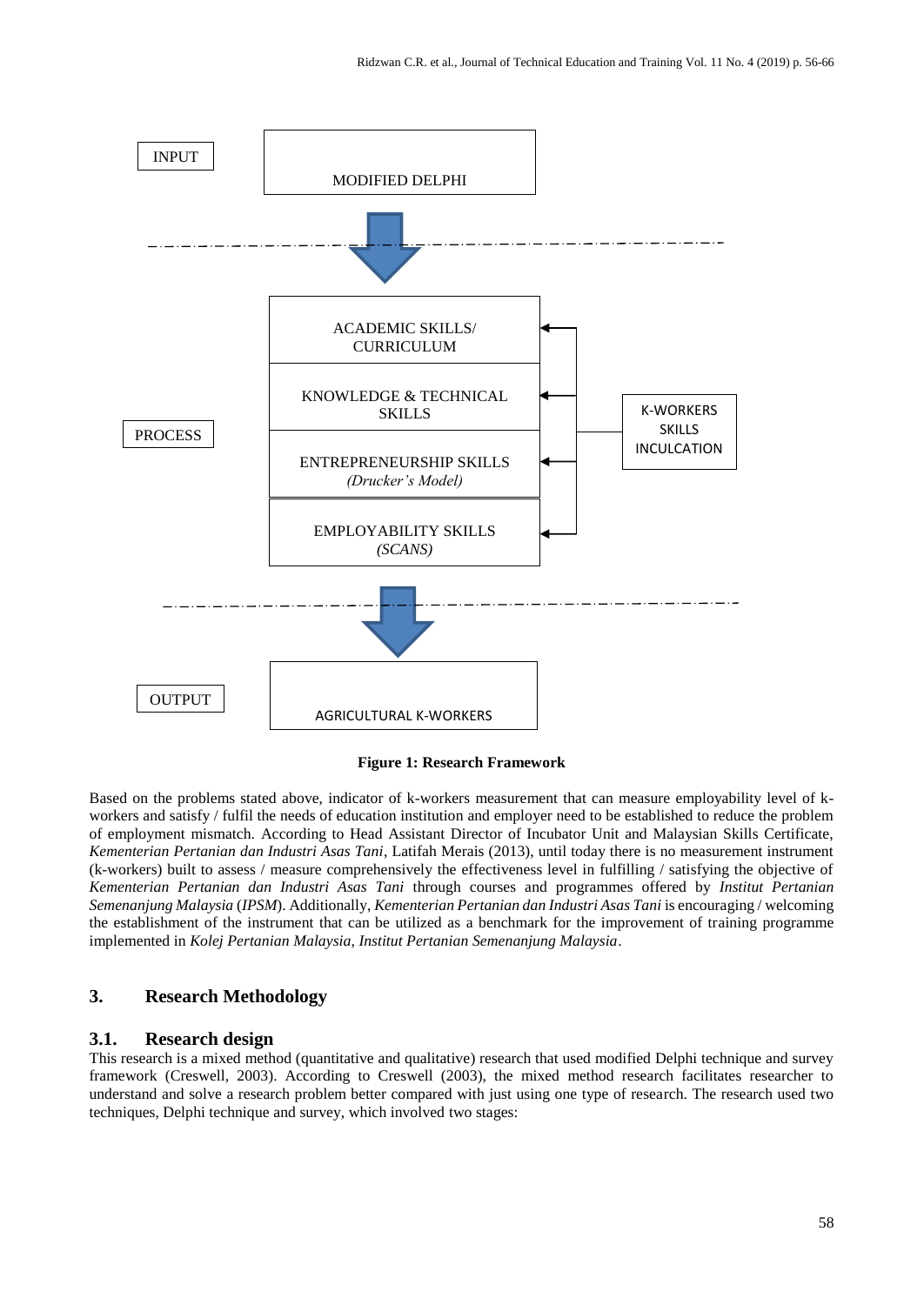#### **3.1.2. First stage**

This stage involves the researcher to build structured questions for interview instrument of Delphi technique. Interview instrument that was built was based on previous researches, which are related to the creation of knowledge workers in agricultural industry and reports from Department of Agriculture. Subsequently, refinement/standardization of the questionnaire instrument was done by two education experts.

#### **3.1.3. Second stage (Delphi and Survey Instrument)**

At this stage, research that used Delphi technique is done in three rounds. Asnul (2012) stated that Delphi technique is one of research method characteristic, which is able to acquire pure agreement / consensus from expert panel because each expert does not know each other and expert panel consensus is achieved without prejudice / bias, influence or pressure from any party. While Saedah (2005) stated that Delphi technique is a research method that encompasses several series of rounds of questionnaires, which requires the expert panel to identify, explain, refine / harmonize / standardize and finally reach consensus on certain issues or researches performed.

On the first round, interview conducted among Delphi expert panel chosen is to identify indicators related to the establishment of knowledge workers in agricultural sector. Through research finding obtained from interviews and documents analyses that include curriculum report in agricultural sector, the researcher will build questionnaire instrument related to the establishment of knowledge workers in agricultural sector.

Subsequently, on the second round the researcher faced the Delphi expert panel as well as explained and clarified the format and answering method, and examined the questionnaire instrument. The researcher gave two weeks to Delphi expert panel to give consent, comment and improve the questionnaire instrument. After receiving the feedback from Delphi expert panel in the second round, the result of analysis, questionnaire instrument built will be refined / harmonized / standardized and applied in the third round of Delphi technique. This paper only discusses the preliminary data which is only reliability analysis for the survey item.

## **3.2. Sampling**

There are several views regarding number of samples in Delphi research. According to Wiersma and Jurs (2009), number of samples around 10 to 30 is sufficient for Delphi technique. Delbecq et al. (1975) suggested if the Delphi sample is homogenous, 10 to 15 respondents are sufficient to become a sample. Meanwhile, Witkin and Altschuld (1995) opined that the sample size of Delphi research is generally under 50 respondents and those involved should have experiences and have worked for a long time.

For this research, the researcher selected / chose eleven participants / respondents as Delphi expert panels. Linstone and Turoff (1975) have suggested five to ten experts panel as the suitable / appropriate amount for researches that use Delphi technique. Delphi panel of experts involved in this research consisted of three lecturers from *Institut Pertanian*, one employer from agricultural industry and seven agriculture-related curriculum drafters from *Kolej Vokasional Pertanian* under *Kementerian Pendidikan Malaysia (KPM)*.

The researcher has set several criteria in selecting / choosing Delphi panel of experts, such as having working or teaching experience in agricultural industry for more than ten years and having knowledge concerning the implementation of agricultural-based curriculum. Thangaratinam and Redman (2005) have stressed that the selection of individual as expert panel depends on the research objective that was built to answer research questions specified in the research that uses Delphi technique.

Sample in modified Delphi research involved experts in agricultural education from three institutions as in Table 1.

| <b>Institution</b>                      | Male |
|-----------------------------------------|------|
| Lecturers of Kolej Vokasional Pertanian |      |
| Lecturers of <i>Institut Pertanian</i>  |      |
| Industry                                |      |
| Total                                   |      |

#### **Table 1: Sample Framework of Modified Delphi Research**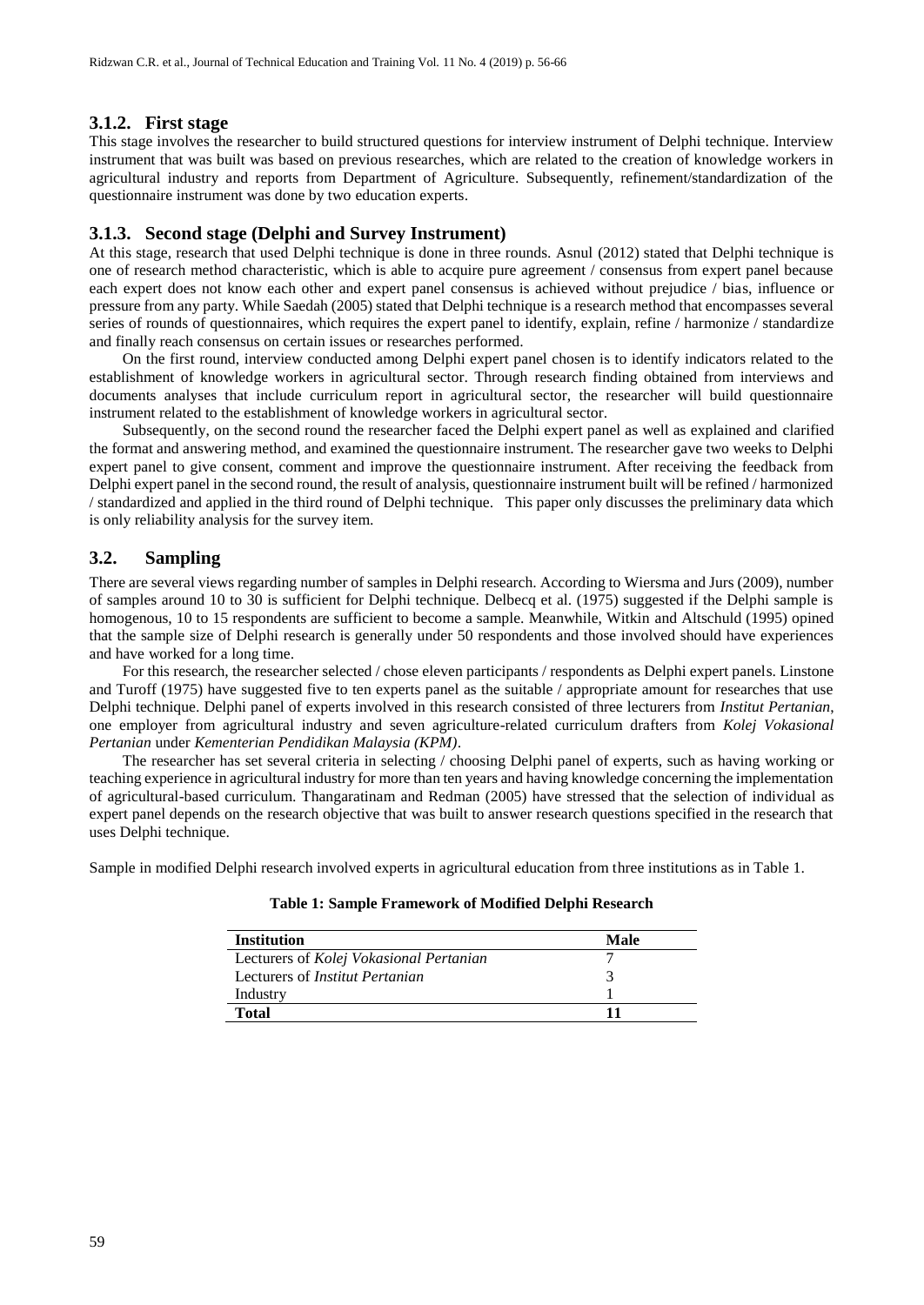#### **3.3 Instrumentation**

Instruments used in this research are divided into two instruments: instrument of modified Delphi research and instrument of k-workers indicators development research. Modified Delphi research uses instrument in the form of questionnaire. According to Wiersma and Jurs (2009), in modified Delphi framework, issues and questions have been defined sufficiently by the researcher. Thus, the first round of Delphi (interview) is not needed / required.

Therefore, at the beginning, the researcher synthesised literature review and curriculum to establish / build the indicator of k-workers. The process involved these aspects:

- (i) The analyses of previous surveys and researches concerning k-workers establishment in agricultural education.
- (ii) Surveys and analyses of models, government policy, such as Malaysia Plan, k-workers and employability in agricultural education.

After the development / establishment of questionnaire items, experts' validations / verifications process by senior lecturer from Universiti Teknologi Malaysia (UTM) and another senior lecturer from Universiti Tun Hussein Onn (UTHM) were conducted before the questionnaires were distributed. This was to validate / verify the content of questionnaire item from the aspects of language and sentence structure. Subsequently, questionnaires were distributed on the first round and the second round to acquire the consensus of experts regarding k-workers in agriculture.

On each round, experts examine the content of questionnaire distributed and add new item if needed / required. The refinement/harmonisation process of the questionnaire was done on each round, based on research finding and experts' view from the previous rounds. To portray / depict their agreement / consent, questionnaire instrument in the form of five-point Likert scale (Likert, 1932) is shown in Table 32

| Group | Interpretation/          |  |
|-------|--------------------------|--|
|       | <b>Description</b>       |  |
|       | <b>Strongly Agree</b>    |  |
|       | Agree                    |  |
| 3     | Somewhat Agree           |  |
|       | Disagree                 |  |
|       | <b>Strongly Disagree</b> |  |

**Table 2: Five-point Likert Scale**

## **4. Research Findings**

Participants' data analyses are divided into two categories:

(i) The participants of modified Delphi research

Questionnaire forms were presented to eleven experts in agricultural education in Malaysia. Participants / Respondents were involved in the establishment / development activity of k-workers measurement indicators in agricultural field in both Delphi rounds. The experts consisted of (i) an employer from the industry, (ii) seven lecturers from vocational college and (iii) three lecturers from *Institut Pertanian Serdang*. The analysis of respondents profile included gender, duration of service in PKM field, highest academic qualification and position held.

(a) Respondents according to gender

Table 3 portrays the detail analysis of respondents based on gender. The respondents of Delphi research are experts in the development / establishment of measurement indicators for agricultural k-workers, where the selection process was based on sampling criteria set.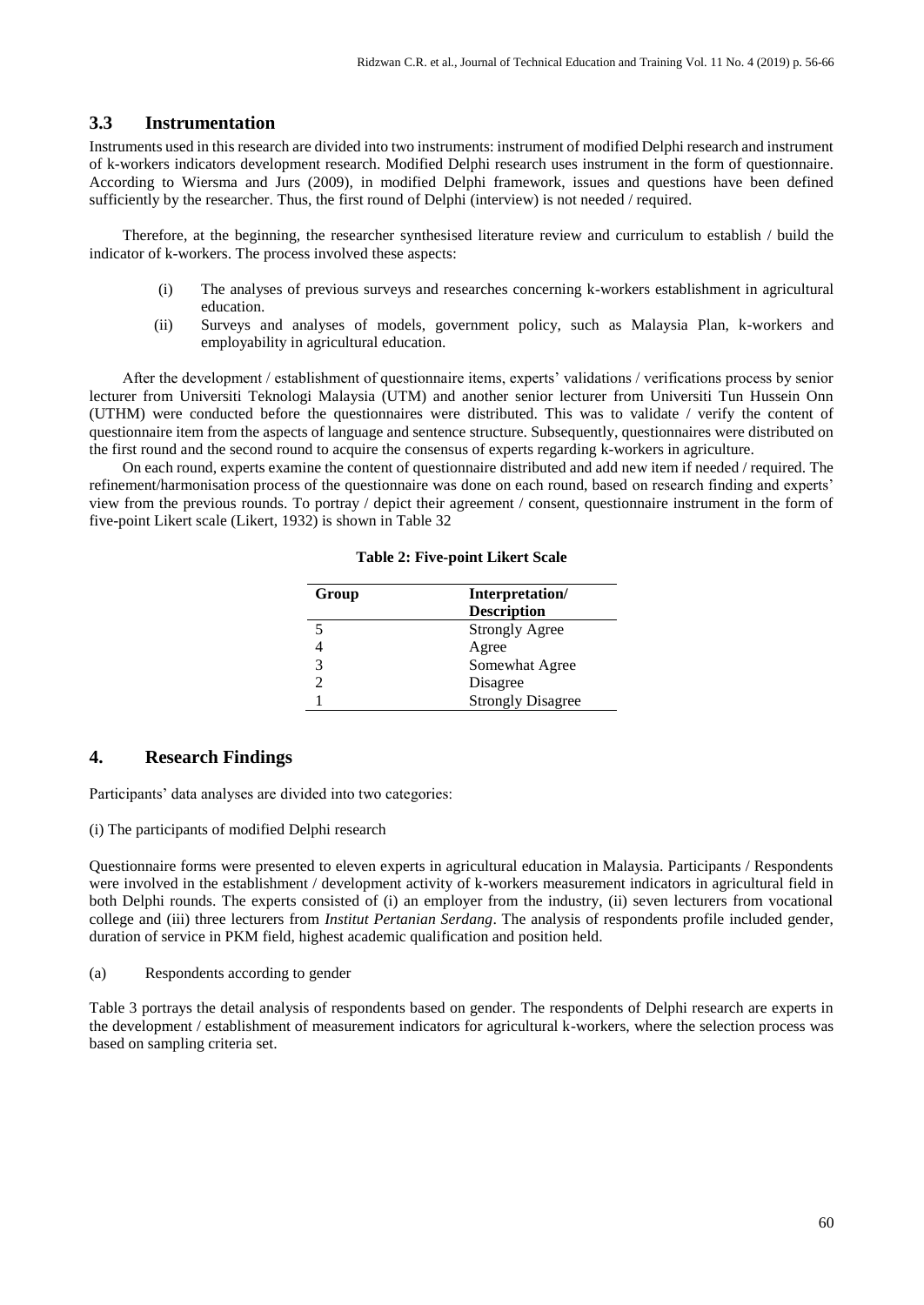| <b>Institution</b>              | Male | <b>Female</b> | Total |
|---------------------------------|------|---------------|-------|
| Kolej Vokasional Pertanian (KV) |      | -             |       |
| Experts / Industrial Employer   |      | -             |       |
| Institut Pertanian              |      |               |       |
| Total                           | 10   |               |       |

#### **Table 3: The category of Delphi research respondents based on gender.**

(b) Respondents according to duration of service, academic qualification and position in PKM field

Duration of service, academic qualification and position in PKM field are important criteria in selecting respondents for Delphi research. Table 4 shows respondents' distribution according to duration of service, academic qualification and position in PKM field. Majority of the respondents have more than ten years of experience in developing / establishing the measurement indicators of k-workers in agricultural field. One respondent has PhD qualification and ten respondents have bachelor's degree. In terms of position, one respondent is a professor from Universiti Malaysia Sabah (UMS), one senior lecturer from *Institut Pertanian Serdang* (IPS), and the rest are vocational training officer and education officer from IPS and *Kolej Vokasional.*

#### **Table 4: Distribution of respondents according to duration of service, academic qualification and position in**  *Kemahiran Malaysia* **certification field**

|                               | <b>Institution</b> |                  |            |              |
|-------------------------------|--------------------|------------------|------------|--------------|
| Profile                       | KV                 | <b>Industry</b>  | <b>IPS</b> | <b>Total</b> |
|                               |                    | <b>Frequency</b> |            |              |
| <b>Duration of Service</b>    |                    |                  |            |              |
| 5 to 9                        |                    |                  |            |              |
| 10 to 15 years                |                    |                  |            |              |
| 16 to 20 years                |                    |                  |            | 6            |
| 21 to 25 years                |                    |                  |            |              |
| 26 to 30 years                |                    |                  |            |              |
| Exceed 31 years               |                    |                  |            |              |
| <b>Academic Qualification</b> |                    |                  |            |              |
| PhD                           |                    |                  |            | 4            |
| Master's Degree               |                    |                  |            |              |
| Bachelor's Degree             |                    |                  |            |              |

(ii) Survey Respondents

Surveys were implemented to determine the reliability of the constructs by involving 42 final year students of *Institut Pertanian Serdang* as discussed in chapter 3. The selection process was based on stratified sampling. The result of analysis is depicted in Table 5, which includes gender and work experience. From the gender aspects, 30 (71.4%) respondents were male, while 12 (28.6%) were female.

| Table 5: Distributions of respondents according to gender $(2nd phase)$ |        |        |           |                 |
|-------------------------------------------------------------------------|--------|--------|-----------|-----------------|
| No.                                                                     | Items  |        | Frequency | Percent $(\% )$ |
|                                                                         | Gender | Male   |           | 71.4            |
|                                                                         |        | Female |           | 28.6            |

## **4.1 Research Question 1: What are the indicators needed / required in the development / establishment of measurement indicators of agricultural k-workers?**

Data analysis in the development and establishment of measurement indicators of agricultural k-workers are divided into two:

- (i) First round data analysis
- (ii) Second round data analysis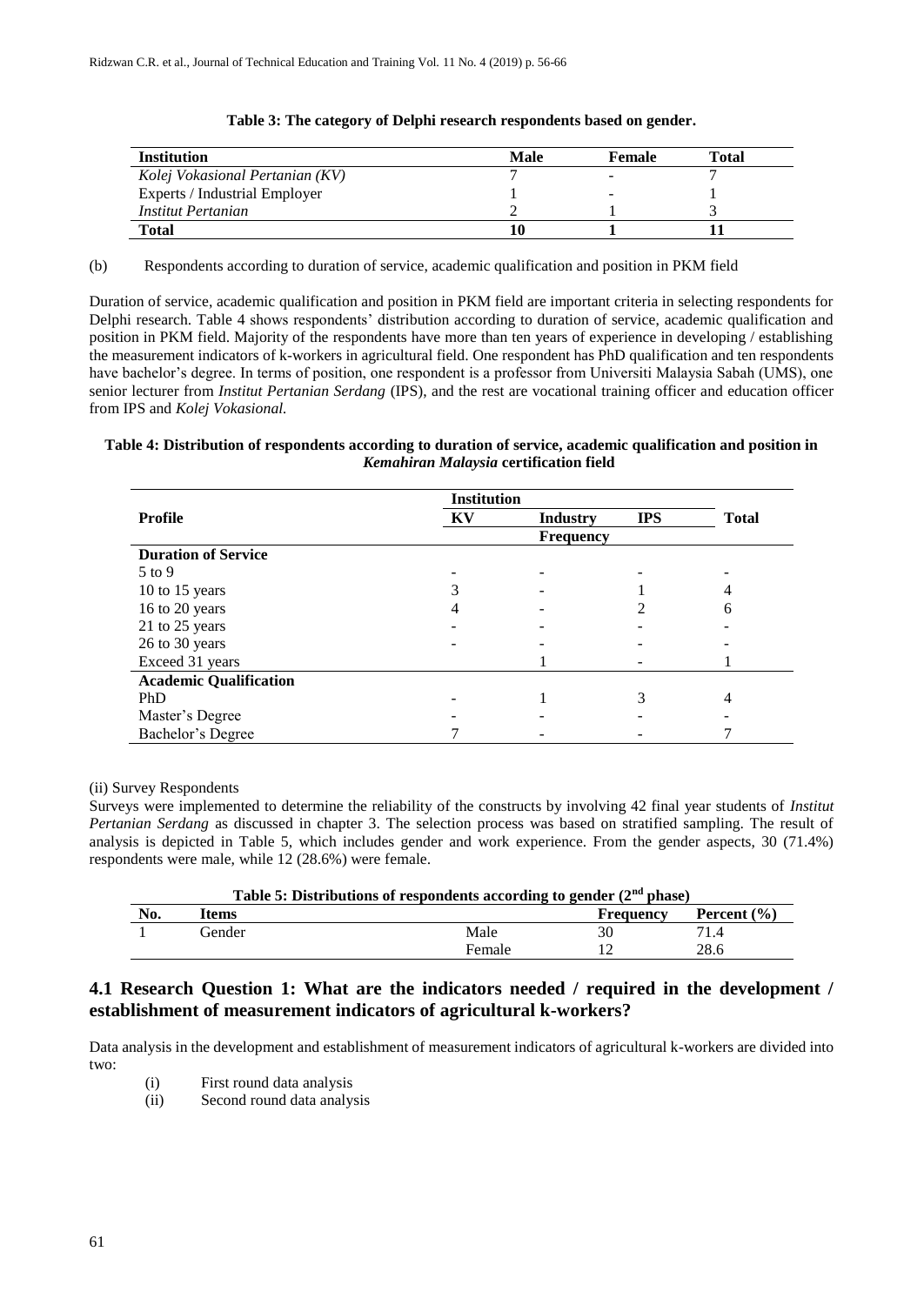## **4.1.1 Analysis of the first round of modified Delphi (Analysis of previous researches)**

In the beginning of modified Delphi research, literature review on previous researches and documents related to the development / establishment of measurement indicators of agricultural k-workers have been conducted to develop/ establish questionnaire instrument item, which will be used in the second round of Delphi. The result of literature review revealed four main elements in the development / establishment of agricultural k-workers measurement indicators. There are: (i) employability skills, (ii) entrepreneurship, (iii) professional and (iv) value and ethics. Table 6 shows the findings, which are grouped according to their elements.

#### **Table 6: Elements of the development/ establishment of agricultural k-workers measurement indicators**

| <b>Indicators</b>           |                                 | <b>Elements</b>                                                   |  |  |
|-----------------------------|---------------------------------|-------------------------------------------------------------------|--|--|
|                             | $\overline{a}$                  | Have a solid formal education.                                    |  |  |
| <b>Knowledge and Skills</b> | $\frac{1}{2}$                   | Have a habit to obtain lifelong learning.                         |  |  |
|                             | ÷,                              | Have knowledge and skills in the field studied.                   |  |  |
|                             | ÷,                              | Have value, moral and religious knowledge.                        |  |  |
|                             |                                 | Have critical thinking skills: understand basic theory, perform   |  |  |
|                             |                                 | critical judgement, and have the technique to identify and solve  |  |  |
|                             |                                 | problem.                                                          |  |  |
|                             | $\overline{\phantom{0}}$        | Ability to perform quality work.                                  |  |  |
|                             | $\overline{\phantom{0}}$        | Ability to understand system thinking.                            |  |  |
|                             | $\frac{1}{2}$                   | Ability to use tools, hardware and technology in task given.      |  |  |
|                             |                                 | Have skills to manage and implement quality work based on         |  |  |
|                             |                                 | cost and time.                                                    |  |  |
|                             | $\overline{\phantom{a}}$        | Ability to make a mature decision based on knowledge and          |  |  |
| Professionalism             |                                 | good value.                                                       |  |  |
|                             |                                 | Have basic understanding of the law.                              |  |  |
|                             | $\overline{\phantom{0}}$        | Have the ability to manage not only based on intelligent          |  |  |
|                             |                                 | quotient (IQ), but based on emotion quotient (EQ) as well; thus   |  |  |
|                             |                                 | are able to manage human appropriately / properly.                |  |  |
|                             |                                 |                                                                   |  |  |
|                             | $\overline{a}$                  | Have entrepreneurship skills in commercializing products          |  |  |
|                             |                                 | (innovation, discovery and development) in order to be able to    |  |  |
|                             |                                 | create / build wealth for themselves, others and the nation.      |  |  |
|                             | $\overline{\phantom{0}}$        | Ability to distribute product to wider community groups.          |  |  |
|                             |                                 | Ability to compete in generating idea and professionalism to      |  |  |
| Entrepreneurship            |                                 | achieve success.                                                  |  |  |
|                             |                                 | Ability to understand philosophy and law regarding copy right     |  |  |
|                             |                                 | and intellectual property right (IPR).                            |  |  |
|                             | $\frac{1}{2}$                   | Ability to understand principle and basic philosophy and          |  |  |
|                             |                                 | business model as well as marketing model.                        |  |  |
|                             |                                 |                                                                   |  |  |
|                             | $\overline{\phantom{a}}$        | Ability to work collaboratively and cooperatively in groups.      |  |  |
|                             | $\overline{a}$                  | Have social interactive skills (discussion, meeting, criticism,   |  |  |
| Socialization               |                                 | making phone call, e-mail etc.).                                  |  |  |
|                             | $\frac{1}{2}$                   | Ability to understand and respect the importance of culture and   |  |  |
|                             |                                 | good value in organisation and society.                           |  |  |
|                             |                                 | Ability to understand and appreciate moral value, ethics,         |  |  |
|                             |                                 | culture and religion in organisations and societies.              |  |  |
|                             | $\qquad \qquad \blacksquare$    | Have solid principles and life philosophy.                        |  |  |
| Value<br>and                | its<br>$\overline{\phantom{0}}$ | Have honesty.                                                     |  |  |
| <b>Appreciation</b>         | $\overline{a}$                  | Have the intention to spread goodness to the universe or          |  |  |
|                             |                                 | extensionalism.                                                   |  |  |
|                             |                                 | Have solid / sound / strong spiritual ability and ready to face / |  |  |
|                             |                                 | confront challenges and resistances.                              |  |  |
|                             |                                 |                                                                   |  |  |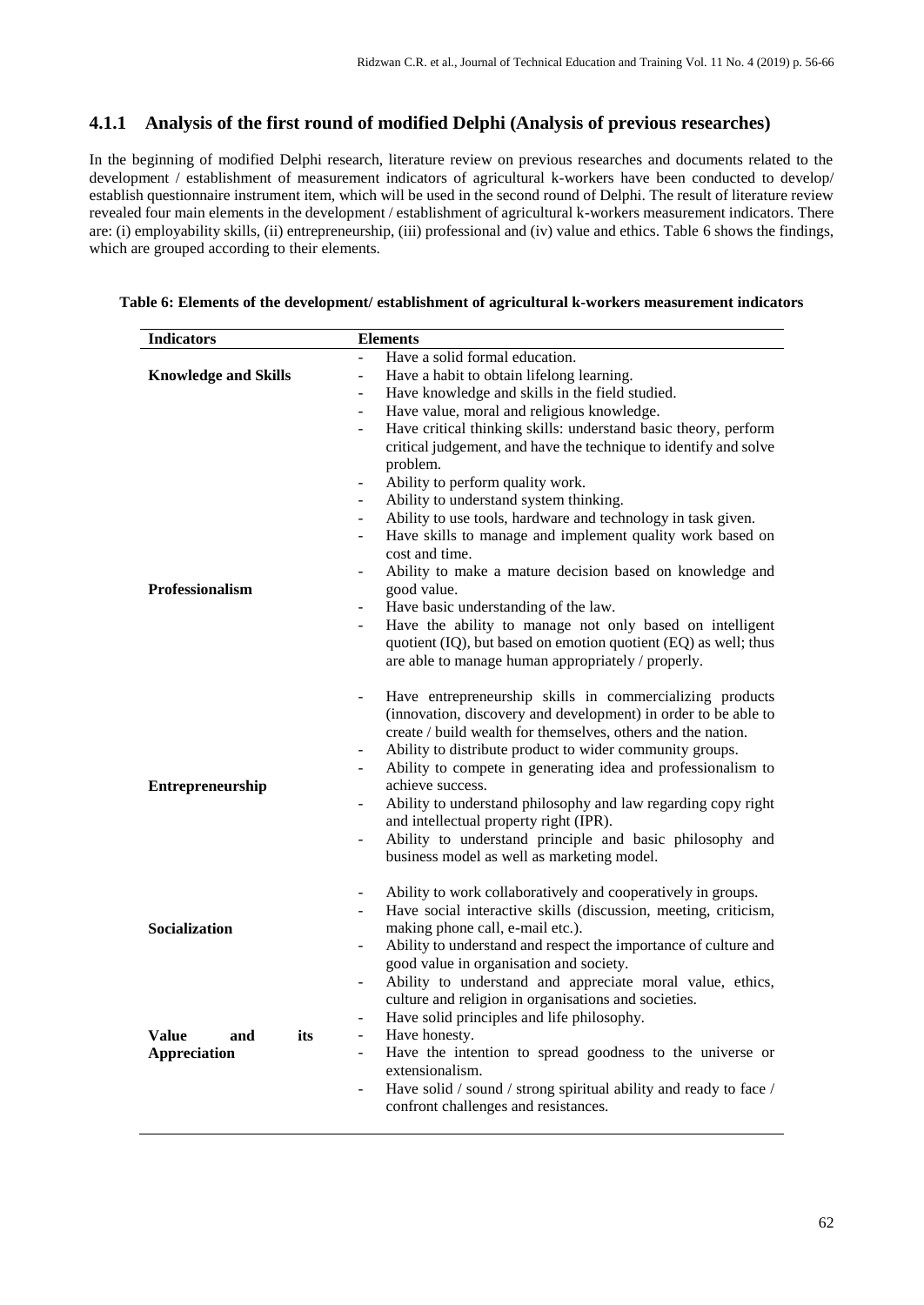## **4.1.2 Analysis of the second round of modified Delphi (Analysis of reliability)**

Reliability Analysis has shown that the Cronbach's Alpha value as Table 7.

| Construct                  | Reliability Value (Cronbach's Alpha) |  |
|----------------------------|--------------------------------------|--|
| Knowledge and Skills       | 0.95                                 |  |
| Professionalism            | 0.89                                 |  |
| Entrepreneurship           | 0.94                                 |  |
| Socialization              | 0.87                                 |  |
| Value and its Appreciation | 0.81                                 |  |

#### **Table 7: Reliability of the development/ establishment of agricultural k-workers measurement indicators**

## **5. Discussion**

The research findings, which are consistent with the findings of Simon (2013), found several important skills, which need to be mastered by students to become effective, efficient and productive individuals in the 21<sup>st</sup> century: 1) information management, 2) knowledge management and 3) publication management. Apart from that, Jeoung and Nora (2014) also stated three elements in the  $21<sup>st</sup>$  century skills process: 1) creative thinking and problem solving, 2) information and communication literacy and 3) leadership and cooperation. These are supported by Future Farmers of America (FFA) model (2014), an entity that exists in American schools that enlists  $21^{st}$  century skills that need to be mastered by agricultural students there. Following are the skills (Fig. 2)



**Fig. 2: 21st century skills**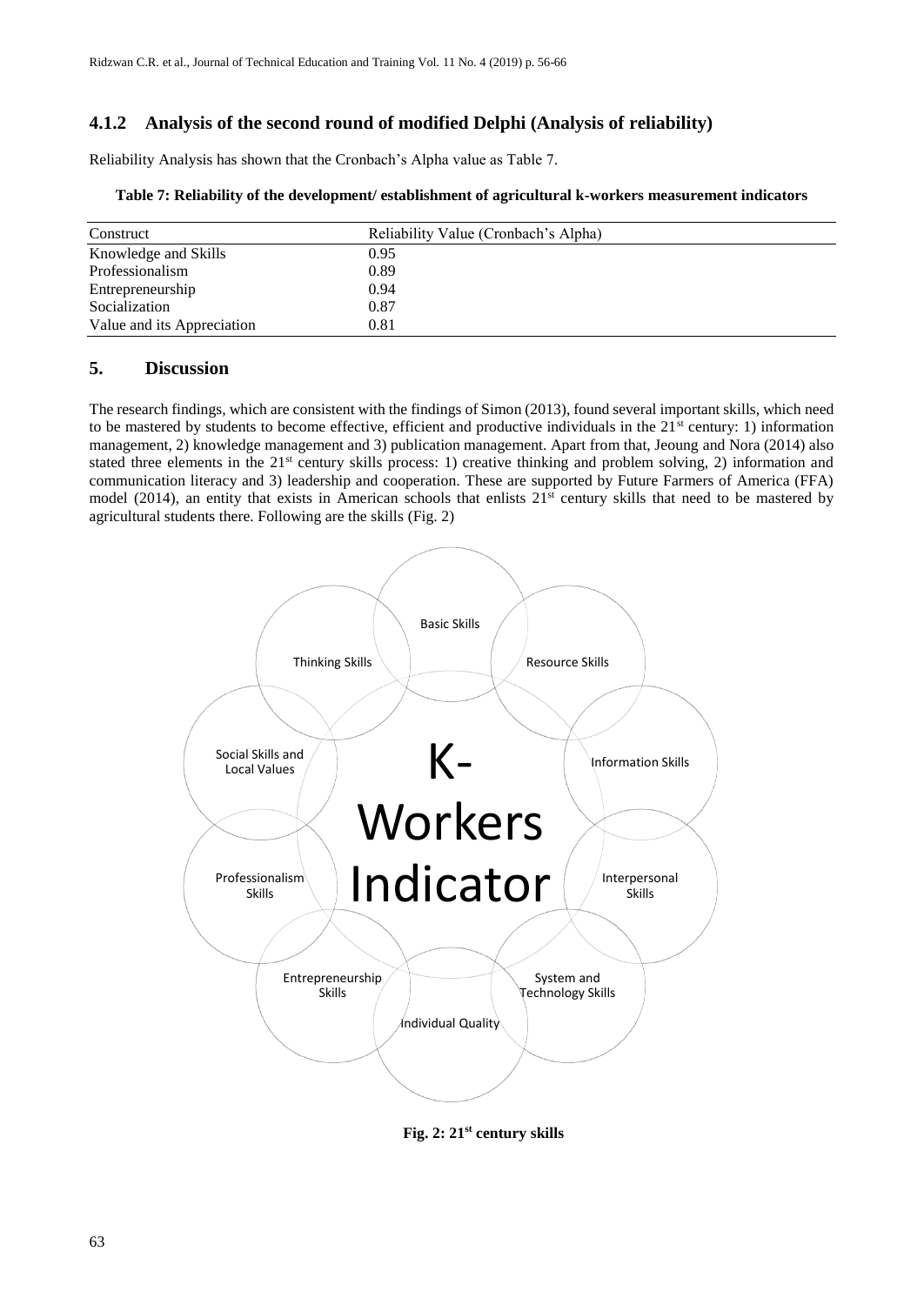All these skills are vital to current marketability skills of students because Ranjit's (2004) findings demonstrated ten main aspects of weaknesses among Malaysian graduates: weakness in management aspect, problem solving, communication, leadership, creativity, critical thinking, proactive, self-confidence, and interaction skills. These cause difficulty to the graduates in acquiring the desired jobs that correspond to their qualification. Abd Hair et al. (2007), stated technical and employability factors as the determining factors for graduates to obtain jobs.

The role of entrepreneurship skill is vital in a competitive world. Entrepreneurship indicators are agreed by all experts. These characteristics are supported by Lekoko, Rankhumise and Ras (2012) that enlisted four main indicators in entrepreneurship: 1) to provide the students on how to start a business, 2) to teach the fundamental business skills, 3) to teach the students the role of entrepreneurship in economic development and creating jobs opportunities, and 4) other factors. In the 21<sup>st</sup> century, social network usage is seen as playing an important role in the growth / development of entrepreneurship field. According to Greve and Salaff (2003), every entrepreneur needs to build a social network and cultural differences do not play an important role in networking.

Malaysia needs skilled workers to support the country's development to achieve vision 2020 (Ramlee & Rohana, 2013; Yao Sua Tan, 2011). The era of knowledge economy and globalization leads to the necessity of human capital, which comprises of professional and semi-professional as well as knowledgeable and skilled labour (Brockman, Clark & Winch, 2008; Ramlee et al., 2008; Ruhizan et al., 2013; Wan Seman, 2007). Over the years, the country has relied heavily on foreign labour from Indonesia and Bangladesh to fill positions in plantation and construction industries and also as domestic help (Malaysia, 2010). If employees released from Public Training Institutions (PTI) do not have the skills required by the industry, investors would not be interested in investing in Malaysia.

In the article 'Knowledge Workers In Demand Through 2000' (1997), knowledge workers are stated as those who have value to the employers in collecting, analysing, and spreading information in any knowledge. Brinkley et al. (2009) have defined k-work as a broad and expansive step with the position or education level. Meanwhile, according to Drucker (1966), every k-worker in modern organisation is an executive, due to the position or knowledge, he or she is responsible to the contribution that affects organisation material capability to implement and obtain result.

In past researches, knowledge workers factors in an organisation are viewed as contributing significantly towards the development and advancement of the organisation. Many researches were conducted to study the benefits / advantages of knowledge workers, such as knowledge workers factors in organisation leadership, economic development, and others. Knowledge workers are viewed as pioneer in the job sector. According to Barbara et al. (2012), bureaucratic organisation culture has negative influence on the knowledge workers' satisfaction, while innovative or supportive organisation culture has a positive impact.

#### **6. Conclusion**

It is hoped this research provide an understanding about curriculum implementation and be used to create an action plan that assist in enhancing and improving further the effective implementation of a technical and vocational programme and consequently assist in achieving the k-worker in agriculture sectors and helping nation's intention to become a highincome nation by 2020. The understanding of the process that exists in skilled workers development system will facilitate the nation to plan the workforce to drive the economy in accordance to Economic Transformation Plan and Agriculture policy implemented by the government to achieve Vision 2020 and Shared Prosperity Vision 2030.

#### **Acknowledgement**

Thanks to Research and Innovation Management Centre (RMIC) Universiti Pendidikan Sultan Idris (UPSI) as this study was produced using the University Research Grant of 2015.

#### **References**

Abd Hair Awang, Rahim Md. Sail, Khadijah Alavi & Ismi Arif Ismail.(2011). Image And Students' Loyalty Towards Technical And Vocational Education And Training. *Journal of Technical Education and Training*, *3*(1), 13–28.

Abu Bakar Nordin (1991). *Kurikulum Perspektif Dan Pelaksanaan*. Kuala Lumpur: Pustaka Antara.

Azizi Yahya (1992). *Aspirasi Pekerjaan Dan Masalah Akademik Di Kalangan Pelajar Sekolah Menengah Vokasional Pertanian Rembau, Negeri Sembilan*. Tesis Sarjana yang tidak diterbitkan. UKM.

Bekri R. et al. (2011). Penguasaan Core Abilities Pekerjaan Dalam Kalangan Graduan Diploma Kemahiran Malaysia Penyejukan Dan Penyaman Udara: Satu Kajian Kes*. Prosiding Seminar Serantau Kelima Tahun 2011 Universitas Riau,* Pekan baru dan Universiti Kebangsaan Malaysia pada 12 – 14 Mei 2011, Pekan Bau Riau, Indonesia.

Benson, J., & Micheal, W.B. (1990). *A Twenty-Year Perspective On Evaluation Study Design*. in H.J. Walberg & G.D. Haertel (Eds.), *The International Encyclopedia of Educational Evaluation (pp. 545 – 553).* Oxford, England: Pergamon.

Berntson, E., Nääswall, K., & Sverke, M. (2011). Investigating the Relationship Between Employability and Self-Efficacy : A Cross-lagged Analysis. In: *European Journal of Work and Organisational Psychology*, 17(4), 413-425.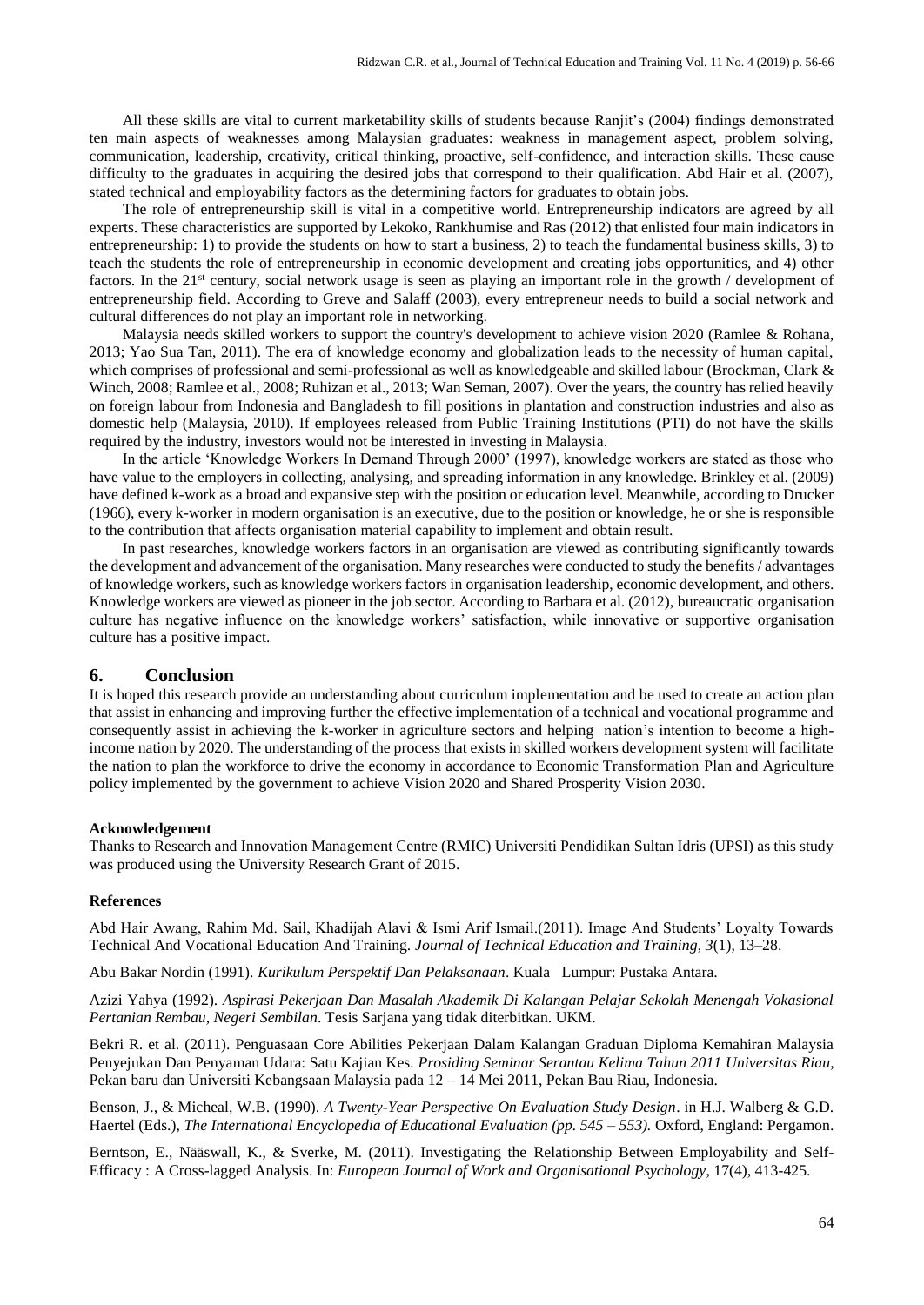Cassidy, S. (2006). *Developing Employability Skills: Peer Assessment in Higher Education.* In: Education + Training, 48(7), 508-517.

Cronbach, L.J. (1963). *Designing Evaluation Of Educational Of Social Programs.* San Francisco: Jossey-Bass.

Finch, C.G. (1984). *Strategic Planning In Education: A Guide For Policy Makers.* Alexandria, Va: National School Boards Association.

Fitz-Gibbon, C.T., & Morris, L.L. (1978). *Evaluator's Handbook*. Beverly Hills: Sage.

Fitz-Gibbon, C.T., & Morris, L.L. (1978b). *How To Design A Program Evaluation* . Beverly Hills: Sage.

Fitrisehara, K., Hamzah, R., & Bakar, A. R. (2009). Employability Skills Among the Students of Technical and Vocational Training Centers in Malaysia. In: *European Journal of Social Sciences,* 9(1), 147-160.

Fuller, A., & Unwin, L. (2003). Learning as Apprentices in the Contemporary UK Work-place: Creating and Managing Expansive and Restrictive Participation*.* In: *Journal of Education and Work,* 16(4), 407-426. doi:10.1080/1363908032000093012.

Future Farmers America FFA (2014). *The Characteristic of Future Farmers.*

Gainer (1988). *ASTD Update: Basic Skills.*

Guile, D. & Young, M. (1998). Apprenticeship as a Conceptual Basis for a Social Theory of Learning*.* In: *Journal of Vocational Education & Training,* 50(2), 37–41.

Gurvinder Kaur Gurcharan Singh & Sharan Kaur Garib Singh. (2008). *Malaysian Graduates' Employability Skills.* In: *UNITAR E-JOURNAL*, 4 (1), January 2008.

Harvey, L. (2001). *Defining and Measuring Employability.* In: Quality in Higher Education, 7, 2, 97-109.

Harris, B.W. (1980). *Improving Staff Performance Through In Service Education*. Boston. Allyn and Bacon.

Hesketh, A. (2000). Recruiting an Elite? Employers' Perceptions of Graduate Employment and Training. In: *Journal of Education and Work* 13 (3), 245-71.

Kay, C., Fonda, N., & Hayes, C. (1998). *Growing an Innovative Workforce: A New Approach to Education and Training.*  In: Education + Training 34(3), 267-275.

Kementerian Pendidikan Malaysia (1987). *Cadangan Strategi Pendedahan Dan Latihan Untuk Pelaksanaan Kurikulum Bersepadu Sekolah Menengah.* Kuala Lumpur: Pusat Perkembangan Kurikulum.

KilPatrick, S. & Allen, K. (2001). *Review of Research: Factors Influencing Demand for Voca-tional Education and Training Courses.* Kensington: National Center Vocational Education Research.

Lave, J. & Wenger, E. (1991). *Situated Learning – Legitimate Peripheral Participation.* Cambridge: Cambridge University Press.

Latifah Merais (2013). *Temu Bual Bersama Pegawai NATC*. Kementerian Pertanian dan Industri Asas Tani.

Lesgold, A., Feuer, M.J. & Black, A.M. (1997). T*ransitions in Work and Learning: Implica-tions for Assessment.* Washington: National Academy Press.

Loh Poh Seng (1996). *Kesesuaian Kurikulum Program Bacelor Pendidikan (Sains Pertanian), Universiti Pertanian Malaysia.* Latihan Ilmiah tidak diterbitkan.

Mardevan a/l Marimuthu (1991). *Kajian Keberkesanan Kursus Dalam Perkhidmatan Untuk Guru-Guru Mata Pelajaran Kemahiran Hidup*. Tesis sarjana, Universiti Kebangsaan Malaysia, Bangi.

Mohd Nasir Ali (1994). *Pengaliran Pelajar Di Sekolah Menengah Rendah Dan Kesannya Terhadap Status Mata Pelajaran Elektif*. Jurnal Pendidikan.

Ministry of Human Resources (2011). *Kajian Tahap Kebolehkerjaan Graduan Persijilan Kemahiran Malaysia di Institut Latihan Kemahiran Awam.*

Mohd. Gazali Abas. (2011). *Isu-isu semasa Dalam Pendidikan Latihan Teknikal dan Vokasional di Malaysia. JPM.* Unit Perancang Ekonomi. Kuala Lumpur.

Mohd Yusof Husain, Seri Bunian Mokhtar, Abdul Aziz Ahmad, & Ramlee Mustapha (2010). Importance of Employability Skills from Employers' Perspective*.* In: *Procedia - Social and Behavioral Sciences*, 7(C), 430–438. doi:10.1016/j.sbspro.2010.10.059.